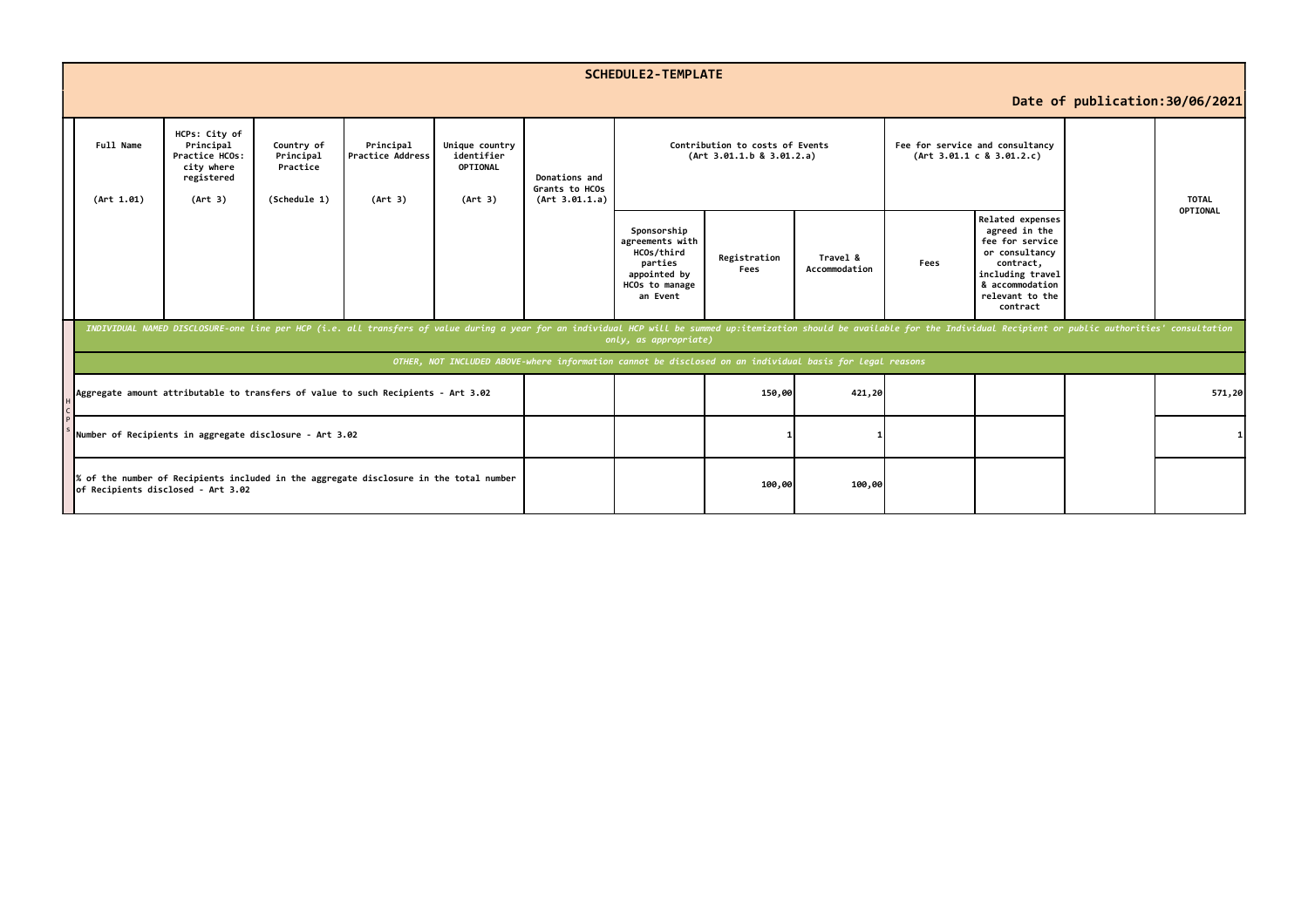| Full Name<br>(Art 1.01)                                                                                                                                                                                                                                 | HCPs: City of<br>Principal<br>Practice HCOs:<br>city where<br>registered<br>(Art 3) | Country of<br>Principal<br>Practice<br>(Schedule 1) | Principal<br><b>Practice Address</b><br>(Art 3)                                   | Unique country<br>identifier<br><b>OPTIONAL</b><br>(Art 3) | Donations and<br>Grants to HCOs<br>(Art 3.01.1.a) | Contribution to costs of Events<br>(Art 3.01.1.b 8 3.01.2.a)                                          |                      |                           |      | Fee for service and consultancy<br>(Art 3.01.1 c 8 3.01.2.c)                                                                                                     |  | <b>TOTAL</b> |
|---------------------------------------------------------------------------------------------------------------------------------------------------------------------------------------------------------------------------------------------------------|-------------------------------------------------------------------------------------|-----------------------------------------------------|-----------------------------------------------------------------------------------|------------------------------------------------------------|---------------------------------------------------|-------------------------------------------------------------------------------------------------------|----------------------|---------------------------|------|------------------------------------------------------------------------------------------------------------------------------------------------------------------|--|--------------|
|                                                                                                                                                                                                                                                         |                                                                                     |                                                     |                                                                                   |                                                            |                                                   | Sponsorship<br>agreements with<br>HCOs/third<br>parties<br>appointed by<br>HCOs to manage<br>an Event | Registration<br>Fees | Travel &<br>Accommodation | Fees | <b>Related expenses</b><br>agreed in the<br>fee for service<br>or consultancy<br>contract,<br>including travel<br>& accommodation<br>relevant to the<br>contract |  | OPTIONAL     |
| INDIVIDUAL NAMED DISCLOSURE-one line per HCO (i.e. all transfers of value during a year for an individual HCO will be summed up:itemization should be available for the Individual Recipient or public authorities' consultati<br>only, as appropriate) |                                                                                     |                                                     |                                                                                   |                                                            |                                                   |                                                                                                       |                      |                           |      |                                                                                                                                                                  |  |              |
| OTHER, NOT INCLUDED ABOVE-where information cannot be disclosed on an individual basis for legal reasons                                                                                                                                                |                                                                                     |                                                     |                                                                                   |                                                            |                                                   |                                                                                                       |                      |                           |      |                                                                                                                                                                  |  |              |
|                                                                                                                                                                                                                                                         |                                                                                     |                                                     | Aggregate amount attributable to transfers of value to such Recipients - Art 3.02 |                                                            |                                                   | 3720,00                                                                                               |                      |                           |      |                                                                                                                                                                  |  | 3720,00      |
| Number of Recipients in aggregate disclosure - Art 3.02                                                                                                                                                                                                 |                                                                                     |                                                     |                                                                                   |                                                            |                                                   |                                                                                                       |                      |                           |      |                                                                                                                                                                  |  | $1\vert$     |
| % of the number of Recipients included in the aggregate disclosure in the total number<br>of Recipients disclosed - Art 3.02                                                                                                                            |                                                                                     |                                                     |                                                                                   |                                                            |                                                   | 100,00                                                                                                |                      |                           |      |                                                                                                                                                                  |  |              |